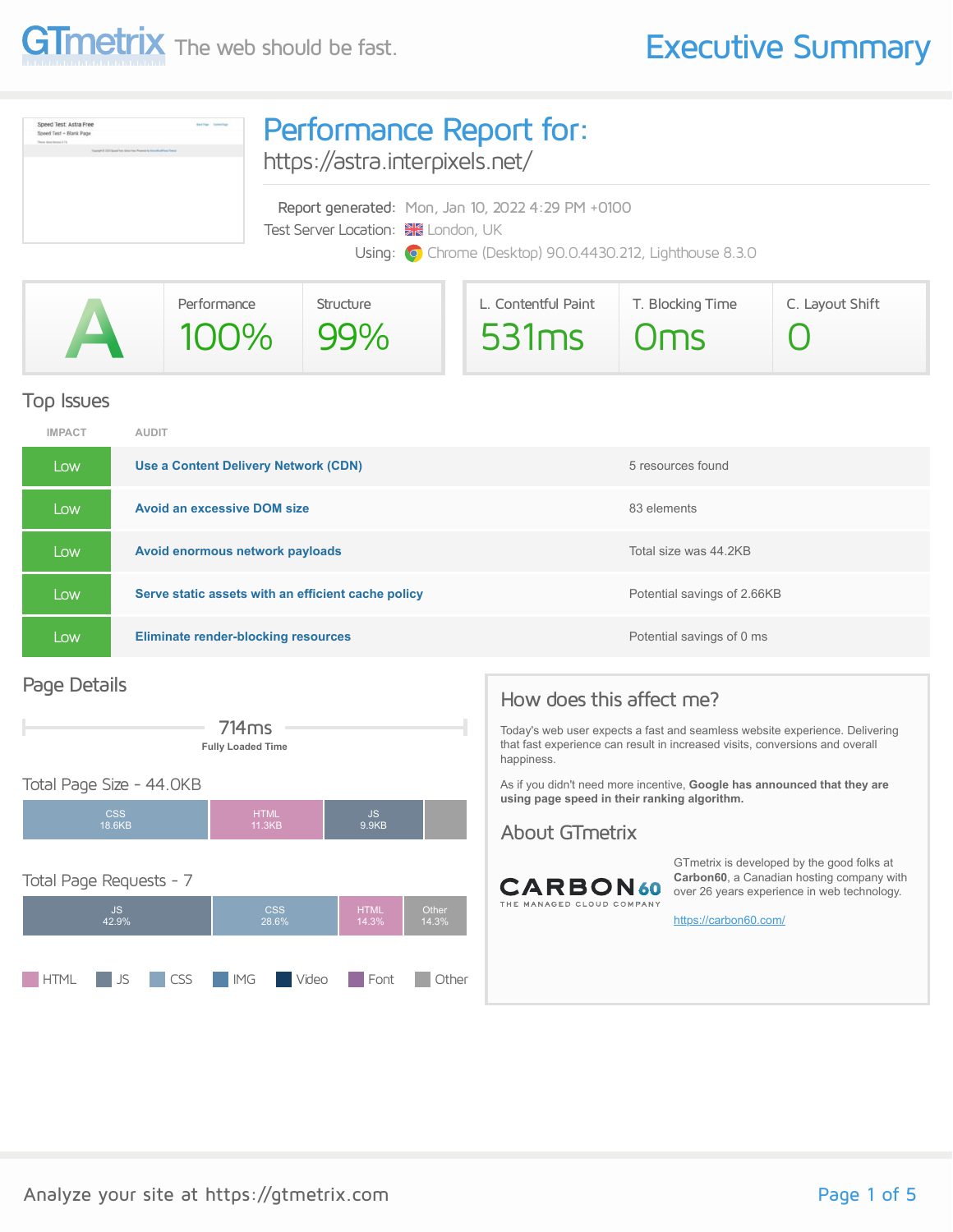

### Page scores



#### Page metrics



#### Page sizes and request counts

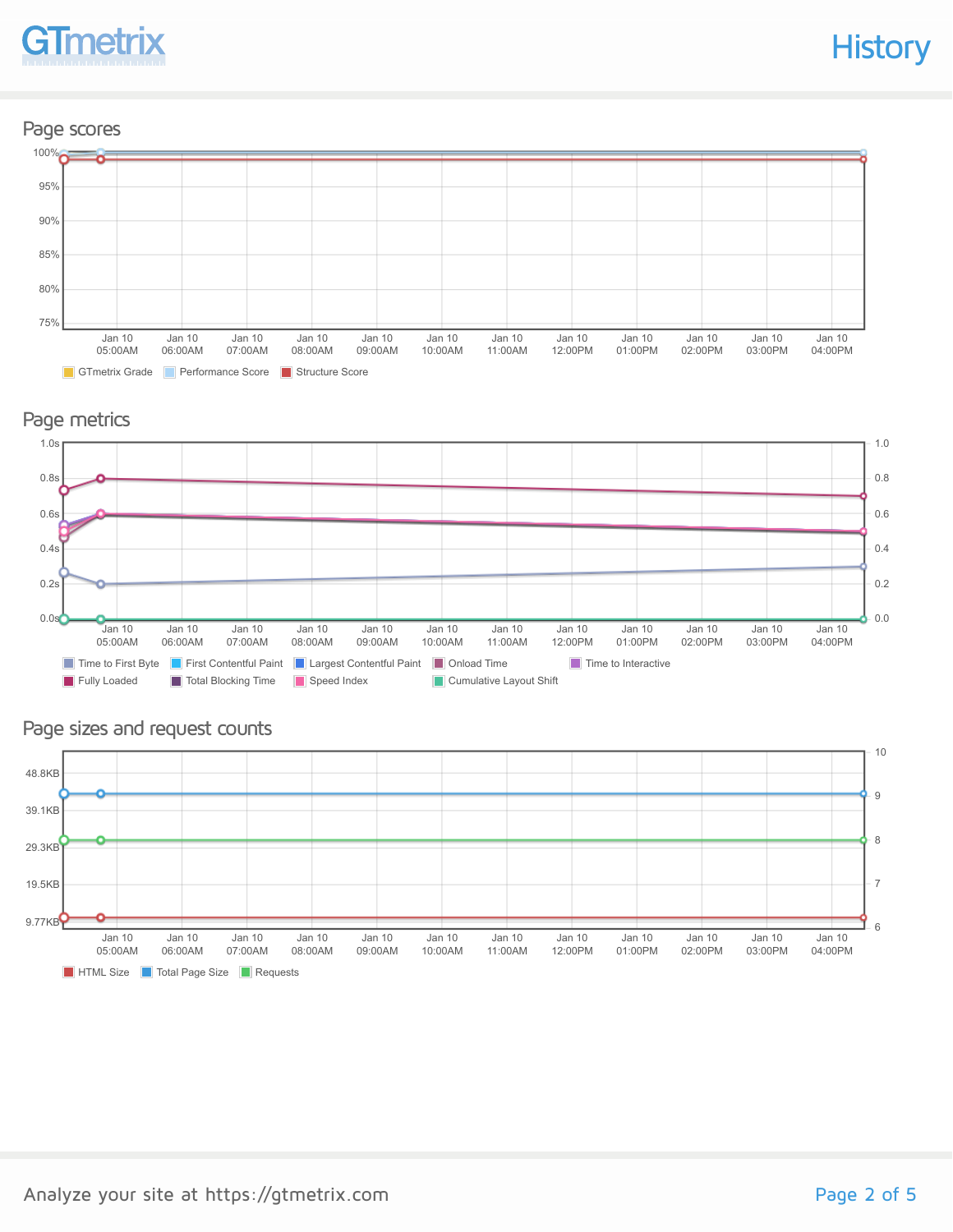# **GTmetrix**

The waterfall chart displays the loading behaviour of your site in your selected browser. It can be used to discover simple issues such as 404's or more complex issues such as external resources blocking page rendering.

#### **Speed Test: Astra Free – Just another WordPress site**

|                                                                   | 200 | astra.interpixels.net | 11.0KB | 258ms            |  |                  |
|-------------------------------------------------------------------|-----|-----------------------|--------|------------------|--|------------------|
| main.min.css?ver=3.7.6                                            | 200 | astra.interpixels.net | 8.17KB | 23ms             |  |                  |
| style.min.css?ver=5.8.3                                           | 200 | astra.interpixels.net | 10.4KB | 31ms             |  |                  |
| frontend.min.js?ver=3.7.6                                         | 200 | astra.interpixels.net | 3.97KB | 29 <sub>ms</sub> |  |                  |
| wp-embed.min.js?ver=5.8.3                                         | 200 | astra.interpixels.net | 934B   | 30 <sub>ms</sub> |  |                  |
| wp-emoji-release.min.js?ver=5.8.3                                 | 200 | astra.interpixels.net | 4.98KB | L<br>30ms        |  |                  |
| favicon.ico                                                       | 302 | astra.interpixels.net |        |                  |  | 166ms            |
| w-logo-blue-white-bg.png                                          | 200 | astra.interpixels.net | 4.02KB |                  |  | 18 <sub>ms</sub> |
| 8 Requests<br>43.5KB (218KB Uncompressed)<br>714ms (Onload 505ms) |     |                       |        |                  |  |                  |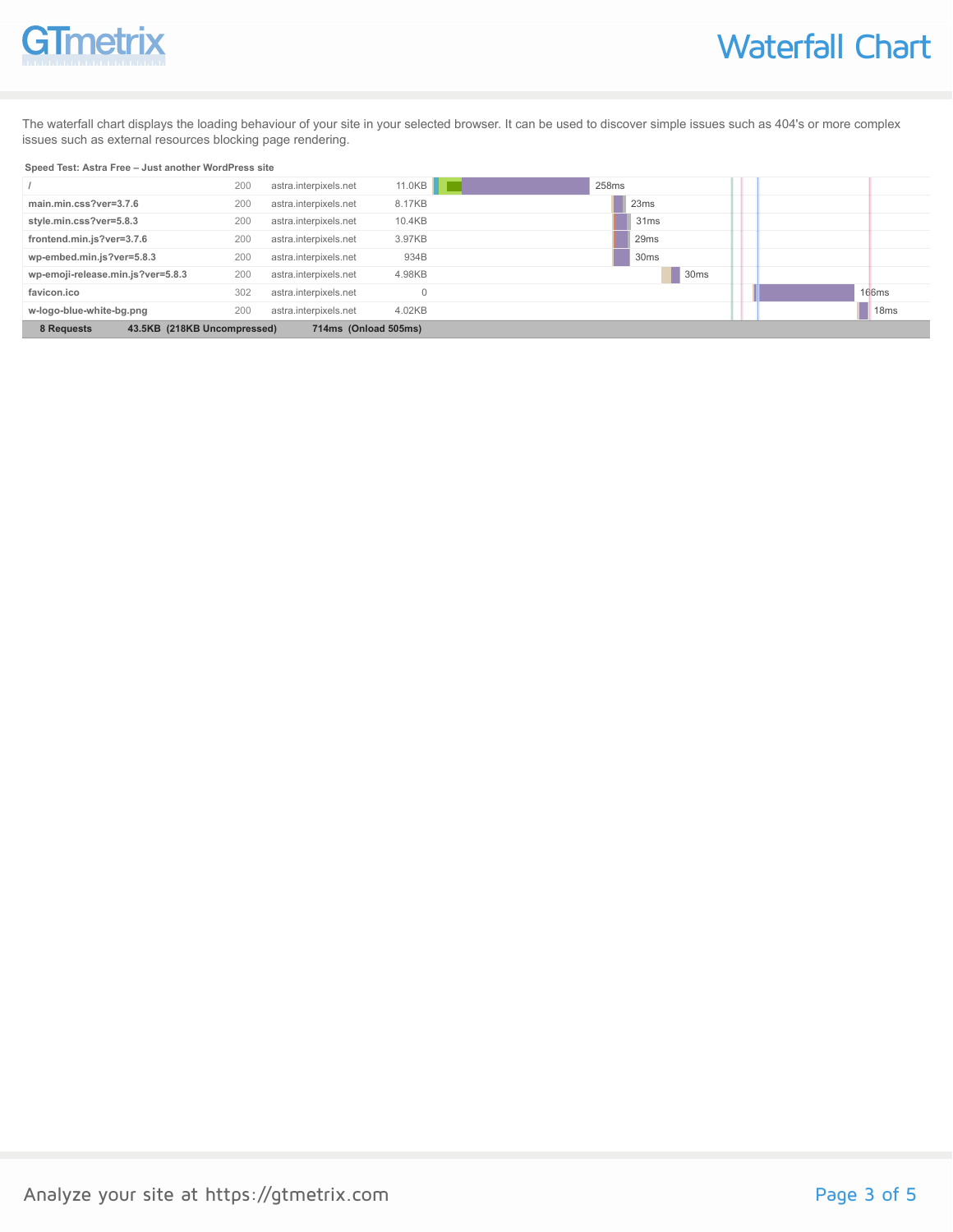

### **Performance**



#### Browser Timings

| Redirect | Oms | Connect           | 49 <sub>ms</sub> | Backend            | 208 <sub>ms</sub> |
|----------|-----|-------------------|------------------|--------------------|-------------------|
| TFB      |     | 257ms DOM Int.    |                  | 487ms DOM Loaded   | 489ms             |
| Onload   |     | 505ms First Paint |                  | 531ms Fully Loaded | 714ms             |